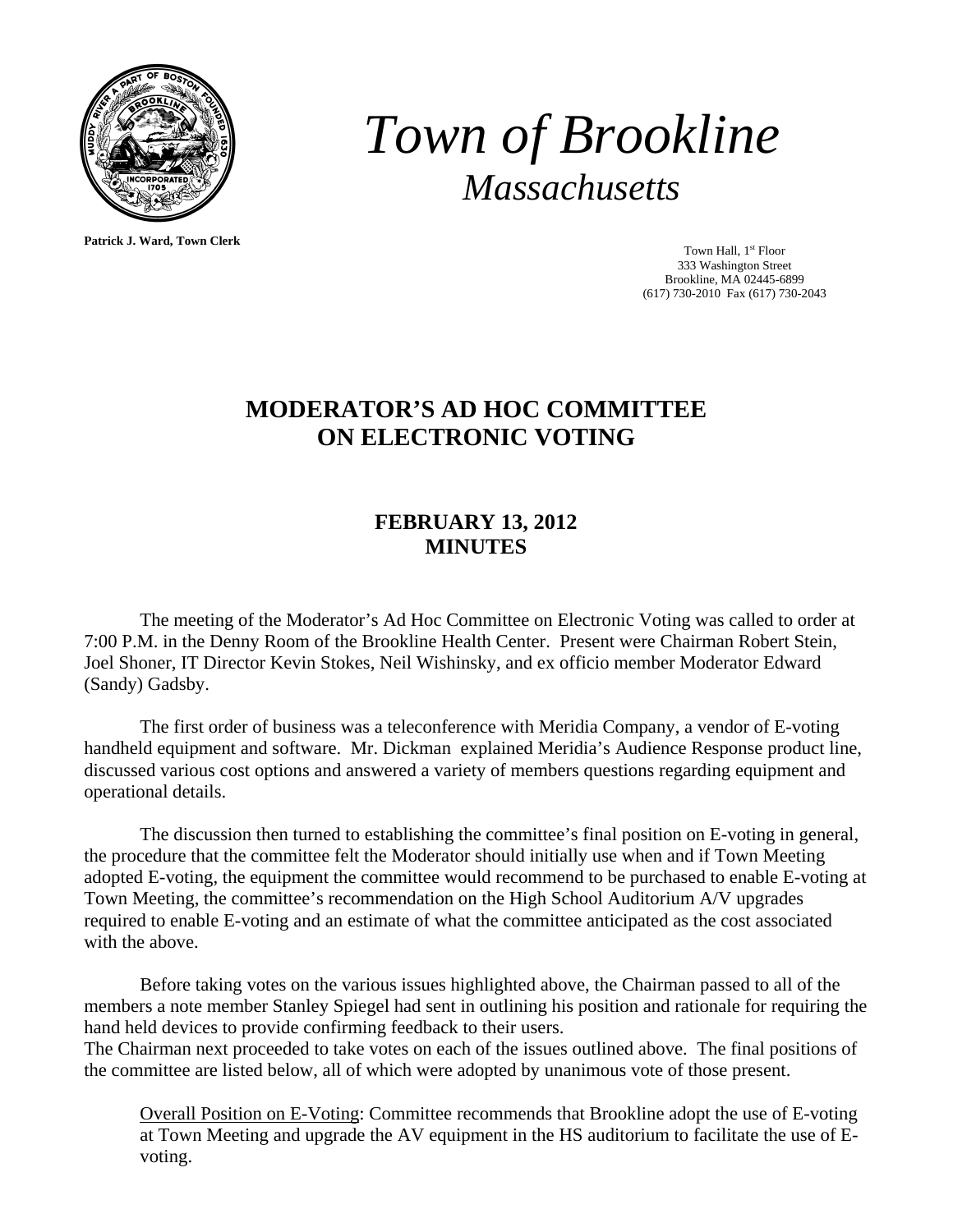When should E-voting be used: Initially under three conditions

- 1. If 35 or more TMMs ask for a roll call vote
- 2. If the Moderator is in doubt of the count on either a vote or a quorum count
- 3. If seven or more TMMs challenge the Moderator's count can apply to a quorum count as well as a vote

When should a record of TMMs votes be kept: Only under condition 1*.* At all other times an Evote is taken, the record shall not be maintained.

Summary of Process for E-voting at Town Meeting:

- Sometime shortly before the first evening of TM, Town staff will be responsible for ensuring that all hand held devices are working properly
- At TM, TMMs will check in at four places, according to precinct, and receive their assigned hand held voting device
- When an e-Vote is to be taken, the moderator will call for Yea votes, those voting yea will stand for 20 seconds and push the "1" button on their handheld device. They may push it anytime and as often as they wish, whether standing or sitting, until the moderator announces that all voting is closed – it will be their final push that will record their vote. After the 20 second period they will sit down. The moderator will then call for the Nay votes and the same process will be followed, except that the Nay voters will push button "2." Those abstaining may push button #3 at any time during the two voting periods. The purpose of the standing vote simulation is merely to provide visual feedback to TMMs in the existing tradition of Town Meeting and is not the official and binding vote.
- Following the 40 seconds of voting, the moderator calls the voting closed and the precinct by precinct TMM recorded votes will be displayed on the screen at the front of the auditorium. Four precincts at a time will be displayed per screen, each screen for about five seconds. A final fifth screen will display the votes of the at-large members, as well as the final tallies.
- The moderator will then call for any TMM who feels that his/her vote was recorded in error to stand and ask that their vote be changed. The moderator will tell the IT assistant to make the change, who in turn will acknowledge the change. The moderator will also ask any TMM who believes that a vote was cast by a member who was not present to make that challenge and the member who was challenged will rise to acknowledge his/her presence. Failure of the member to stand will result in the vote being removed from the tally. If there are no changes or challenges requested, the results will become final.
- If any changes or challenges were requested, the results, as amended, will be displayed on the screen a  $2<sup>nd</sup>$  time in the same manner in which they were originally displayed. The only challenges that will be permitted this  $2<sup>nd</sup>$  time will be ones that were requested after the first screen but that were not properly corrected. After this final screen, with corrections if required, the results will become final.

E-voting equipment recommendation: There are basically two types of E-voting hand helds – a less expensive option (about \$10K – \$15K) that simply allows its user to record his/her vote on a